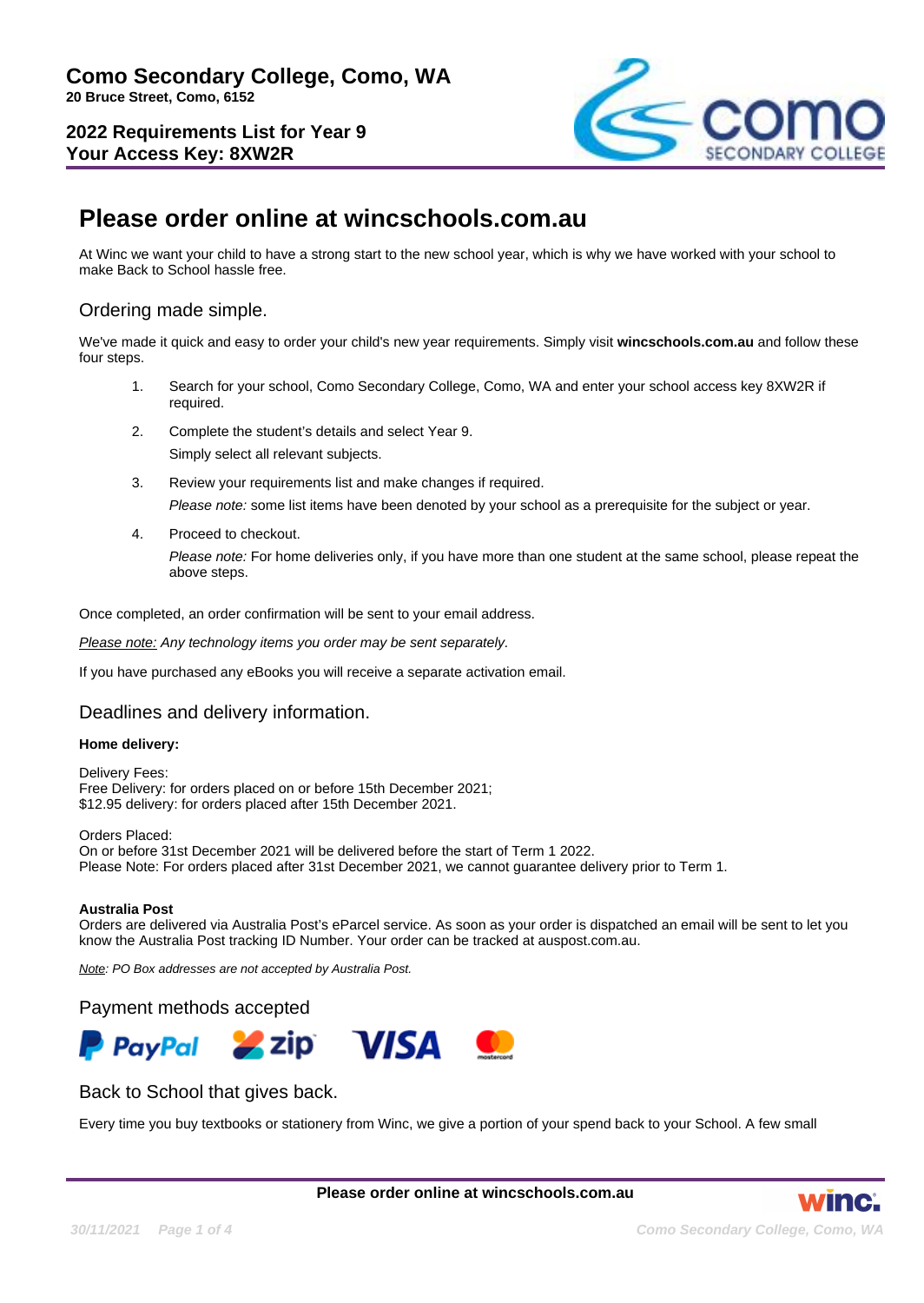# **2022 Requirements List for Year 9 Your Access Key: 8XW2R**



exclusions apply, which you can find out about at wincschools.com.au/givesback

#### Have a question?

For assistance with your order, returns and refunds and delivery information, or for a general enquiry, please visit **wincschools.com.au/helpcentre**

To view our full terms and conditions, please visit wincschools.com.au/termsandconditions.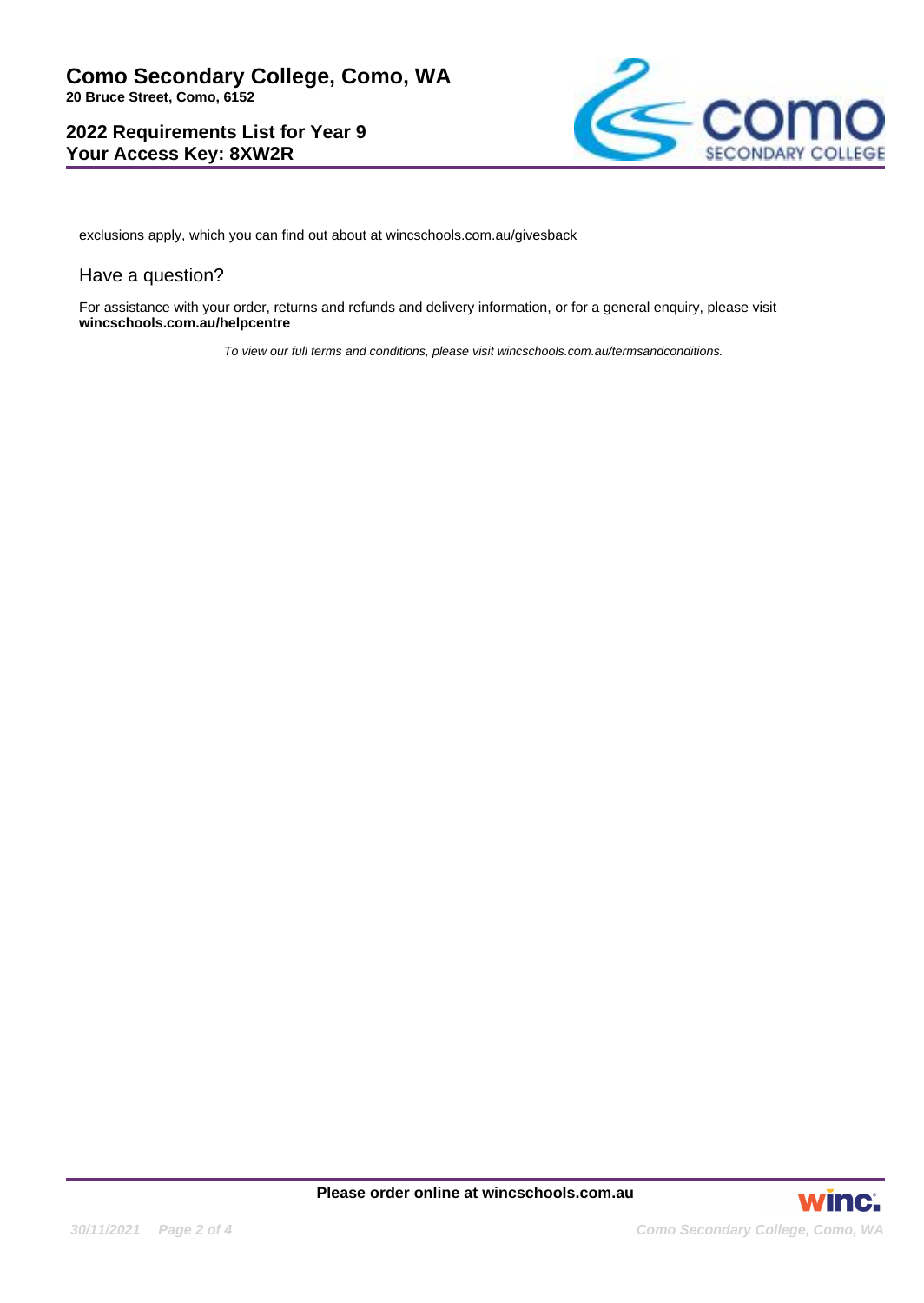# **2022 Requirements List for Year 9 Your Access Key: 8XW2R**



SCHOOL TEXTBOOKS (RESOURCES) are provided by Como SC and students will not, under any circumstances, be permitted to take them home. It is highly recommended that students purchase their own copy of the textbook in order to assist in consolidating class work. Teachers will let students know which text book they will be using early in the school year.

|                                          | <b>QTY ITEMS</b>                                                                     | <b>UNIT PRICE</b>            |                                            | <b>QTY ITEMS</b>                                                                                              | <b>UNIT PRICE</b> |
|------------------------------------------|--------------------------------------------------------------------------------------|------------------------------|--------------------------------------------|---------------------------------------------------------------------------------------------------------------|-------------------|
| Create @ Como                            |                                                                                      |                              | <b>Mathematics - Pathway 1 &amp; EMITS</b> |                                                                                                               |                   |
| No resources required.                   |                                                                                      |                              |                                            | $\Box$ 1 25163950 Casio Fx-82au Plus II<br>2nd Edition Scientific Calculator                                  | \$34.93           |
| <b>English</b>                           |                                                                                      |                              |                                            | <b>OR RETAIN Casio Calculator</b><br>FX-82AU from previous year.                                              |                   |
|                                          | $\Box$ 1 36241002 Marbig Enviro Deluxe<br>Binder A4 2 D Ring 25mm Black              | \$6.99                       |                                            | 1 87172704 Celco Protractor Hang<br>Sell 10cm 180 Degrees                                                     | \$1.00            |
|                                          | $\Box$ 1 25100888 Victory A4 Reinforced<br>Loose Leaf Refill 7mm Ruled<br>Pack Of 50 | \$2.51                       |                                            | $\Box$ 1 25102378 Excel Essential Skills<br><b>Mathematics Extension Revision</b><br>and Exam Workbook Year 9 | \$20.96           |
|                                          | $\boxed{\phantom{0}}$ 1 86576347 Winc Sheet Protector<br>A4 Punched Box 100          | \$11.68                      | $\Box$ 1                                   | 25116615 Maths Mate 9 Gold<br>Student Pad                                                                     | \$14.95           |
|                                          | $\Box$ 1 25067182 Faber Castell Textliner<br>Ice Highlighter Assorted Wallet 4       | \$6.61                       | <b>Mathematics - Pathway 2</b>             |                                                                                                               |                   |
|                                          | $\Box$ 4 25093510 Winc Exercise Book<br>A4 8mm Ruled Red Margin<br>56gsm 64 Pages    | \$0.95                       |                                            | $\Box$ 1 25163950 Casio Fx-82au Plus II<br>2nd Edition Scientific Calculator                                  | \$34.93           |
|                                          |                                                                                      |                              |                                            | OR RETAIN Casio Calculator<br>FX-82AU from previous year.                                                     |                   |
| <b>English As An Additional Language</b> |                                                                                      |                              |                                            | $\Box$ 1 87172704 Celco Protractor Hang<br>Sell 10cm 180 Degrees                                              | \$1.00            |
| No resources required<br><b>French</b>   |                                                                                      |                              | $\Box$ 1                                   | 25108567 Excel Essential Skills -<br>Mathematics Revision And Exam<br>Workbook Year 9                         | \$20.96           |
| No resources required.                   |                                                                                      |                              | $\Box$ 1                                   | 25165959 Maths Mate 9 Mauve<br>Student Pad J B Wright Et Al 6th<br>Edn.                                       | \$14.95           |
| Golf, Hockey, Health & PE                |                                                                                      |                              |                                            |                                                                                                               |                   |
|                                          | $\Box$ 1 03714000 Olympic Exercise Book                                              |                              | <b>Media Arts - Photography</b>            |                                                                                                               |                   |
|                                          | 64 Pages Stapled 8mm Ruled 225<br>x 175mm                                            | \$0.84                       |                                            | $\boxed{\phantom{0}}$ 1 18624478 Verbatim Store 'n' Go<br>Pinstripe USB 16 GB 2.0 Flash                       | \$8.02            |
| $\Box$ 1                                 | 25099254 Colby Polywally<br>Polypropylene Document Wallet                            | \$2.97                       |                                            | Drive Black                                                                                                   |                   |
|                                          | A4 Blue                                                                              |                              | <b>Music</b>                               |                                                                                                               |                   |
| <b>Humanities and Social Sciences</b>    |                                                                                      | SPECIALIST CONTEMPORARY ONLY |                                            |                                                                                                               |                   |
| No resources required.                   |                                                                                      |                              |                                            | 1 28131300 Faber-Castell Eraser<br>With Sleeve PVC-Free Large                                                 | \$0.89            |
|                                          |                                                                                      |                              |                                            | $\Box$ 1 18624478 Verbatim Store 'n' Go<br>Pinstripe USB 16 GB 2.0 Flash<br>Drive Black                       | \$8.02            |